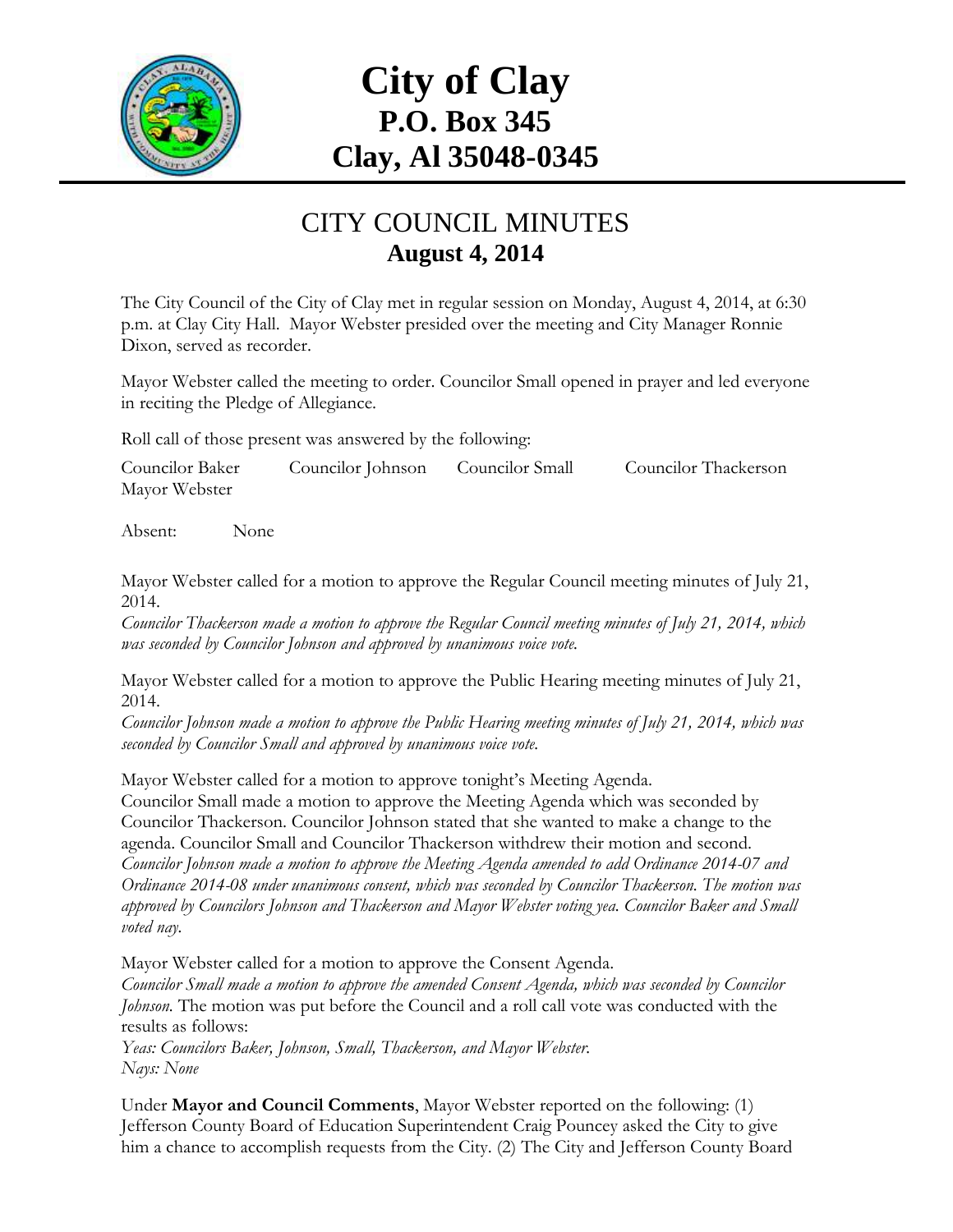

## **CITY OF CLAY CITY COUNCIL MINUTES August 4, 2014**

of Education have signed an agreement which allows the City to use school facilities for 15 years. (3) All School Administrators met with active shooters August 4. (4) The Sheriff and Fire Departments are helping to put in place a plan that will address active shooters. (5) City Hall began processing car tag renewals.

**Councilor Baker** was recognized for a report. He announced that the Public Safety Committee is considering recommending acquiring a City of Clay drug dog and has determined that setting up traffic safety cameras will be too expensive for the City to undertake at this time.

**Councilor Johnson** announced that the high school will hold a ribbon cutting for their new turf field, Bailey's will celebrate their 30<sup>th</sup> anniversary on August 9, and encouraged everyone to support local businesses in Clay. Mayor Webster stated that tickets for the opening high school game will be available for purchase at Clay City Hall, Piggly Wiggly, and Clay Chalkville High School. Linda Plummer was recognized for a report from the Seniors. Ms. Plummer announced the 10<sup>th</sup> Anniversary celebration scheduled in September, highlighted future plans for the center, reported on the progress of the addition, and invited anyone over 60 to visit.

**Councilor Small** was recognized for a report. He reported on the changes in the library schedule and introduced the new library employees. He discussed striping on Old Springville Road near Chalkville Mountain Road.

**Councilor Thackerson** was recognized for a report. He announced that the Disc Golf Tournament has sold out and the course has had visitors from as far as Austria. He asked Mayor Webster if there was an update on the Cosby Lake plans. The Mayor answered that he was still waiting for more information from the architect.

Mayor Webster stated his desire to hire a fifth deputy after the 2014-2015 fiscal year budget is passed.

Mayor Webster informed the Council that he has completed candidate interviews and while they are all very good candidates he can only recommend one person. Mayor Webster recommended Mr. Bo Johnson to replace Councilor Halstead. Councilor Baker asked the Mayor to appoint a replacement. *Mayor Webster appointed Mr. Bo Johnson to fill Councilor Halstead's vacant Council position beginning at 8:00 am on August 5, 2014 and expiring November 5, 2016.*

Under **Reading of Petitions, Applications, Complaints, Appeals, Communications, etc.,** Mayor Webster announced that there were none.

Under the **City Manager's Report**, City Manager Ronnie Dixon reported the account balances in the General Fund = \$237,336.74; Senior Citizens Fund = \$3,949.23; Library Fund  $= $8,878.81$ ; Contractors Bond  $= $168,721.92$ ; Capital Improvement Fund  $= $485,354.38$ ; 4 & 5 Cent Gasoline Fund = \$34,333.40; 7 Cent Gasoline Fund = \$249,097.55; Road Project Fund = \$175,000.00; Contingency Fund = \$175,000.00; BBT Fund= \$31,250.00; Ballpark Revenue YTD= \$76,373.92; and Ballpark Expense YTD= -\$69,258.25.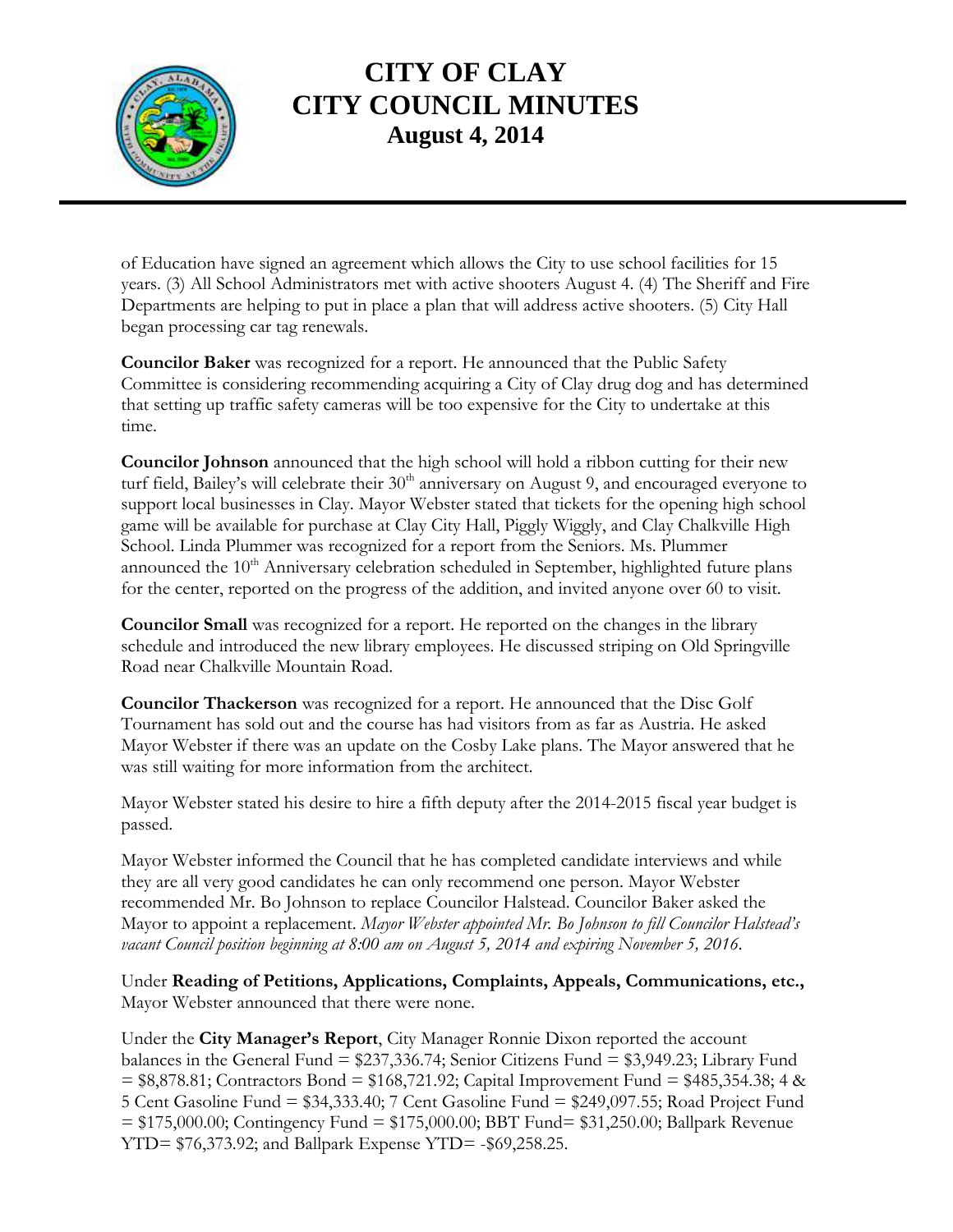

## **CITY OF CLAY CITY COUNCIL MINUTES August 4, 2014**

Under **Resolutions, Ordinances, Orders and Other Business** Mayor Webster introduced the Public Hearing for weed abatement at 5224 Balboa Avenue and 6916 Eagle Ridge Lane. He asked if there was anyone present to speak for or against the weed abatement and there was no response.

Mayor Webster introduced the Public Hearing on A-2014-01, annexation of multiple properties on Mildred Ann Drive. He asked if there was anyone present who wished to speak for or against this case and there was no response.

Mayor Webster introduced the Public Hearing on A-2014-02, annexation of 6450 Freda Drive. He asked if there was anyone present who wished to speak for or against this case and there was no response.

Mayor Webster called for a motion to enter into Unanimous Consent. *Councilor Johnson made a motion to suspend the regular rules of order and enter into Unanimous Consent, which was seconded by Councilor Thackerson.* The motion was put before the Council and a roll call vote was conducted with the results as follows: *Yeas: Councilors Baker, Johnson, Small, Thackerson, and Mayor Webster. Nays: None*

Mayor Webster introduced Resolution 2014-17, A Resolution to Eliminate a Nuisance, which was read by City Manager Ronnie Dixon.

*Councilor Thackerson made a motion to approve Resolution 2014-17, which was seconded by Councilor Baker.* The motion was put before the Council and a roll call vote was conducted with the results as follows:

*Yeas: Councilors Baker, Johnson, Small, Thackerson, and Mayor Webster. Nays: None*

Mayor Webster introduced Resolution 2014-18, A Resolution to Declare a Nuisance, which was read by City Manager Ronnie Dixon.

*Councilor Thackerson made a motion to approve Resolution 2014-18, which was seconded by Councilor Johnson.* The motion was put before the Council and a roll call vote was conducted with the results as follows:

*Yeas: Councilors Baker, Johnson, Small, Thackerson, and Mayor Webster. Nays: None*

Mayor Webster introduced Ordinance 2014-05, An Ordinance Annexing Multiple Properties on Mildred Ann Drive, which was read by City Manager Ronnie Dixon.

*Councilor Johnson made a motion to approve Ordinance 2014-05, which was seconded by Councilor*

*Thackerson.* The motion was put before the Council and a roll call vote was conducted with the results as follows:

*Yeas: Councilors Baker, Johnson, Small, Thackerson, and Mayor Webster. Nays: None*